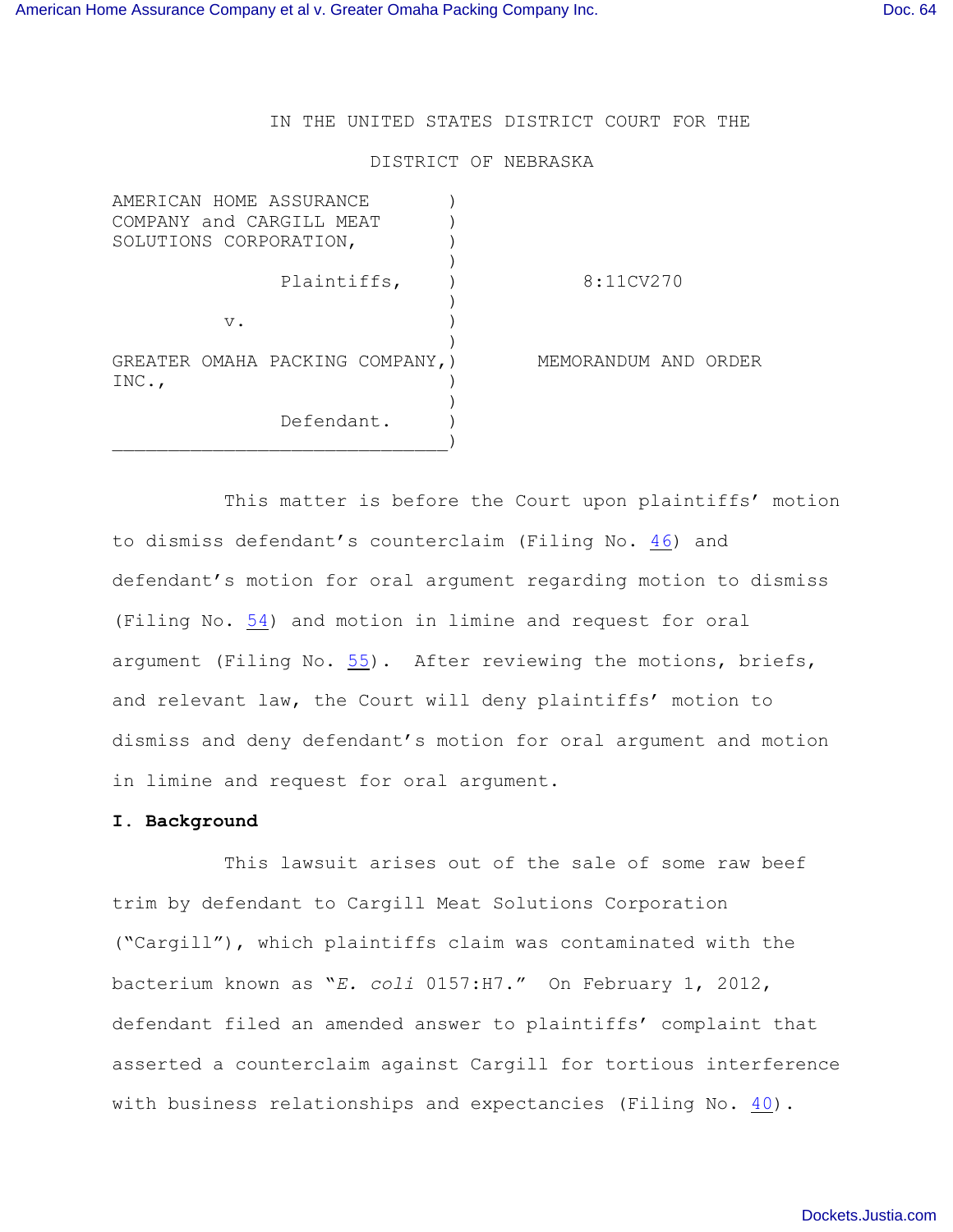Defendant's counterclaim arises from a *New York Times* article that allegedly contained false information supplied by Cargill's representatives. *Id.* Defendant claims that one or more of its existing and potential business customers learned about the false information, leading them to terminate their business and/or refuse to do business with defendant. As result, defendant claims it suffered damages.

On March 7, 2012, plaintiffs filed a motion to dismiss defendant's counterclaim under Federal Rule of Civil Procedure 12(b)(6) for failure to state a claim (Filing No. [46](http://ecf.ned.uscourts.gov/doc1/11302477534)). Plaintiffs have made three arguments in support of their motion (Filing No.  $47$ ). First, plaintiffs claim that defendant's tortious interference claim is barred by Nebraska's one-year statute of limitations for a defamation claim. Second, plaintiffs allege that defendant failed to plead its tortious interference claim with particularity. Lastly, plaintiffs argue that the information Cargill's representatives gave to the *New York Times* is protected speech.

## **II. Standard of Review**

The Federal Rules of Civil Procedure require a counterclaim to allege "a short and plain statement of the claim showing that the pleader is entitled to relief." Fed. R. Civ. P. 8(a)(2). A counterclaim does not need "detailed factual allegations" in order to survive a motion to dismiss under Fed.

 $-2-$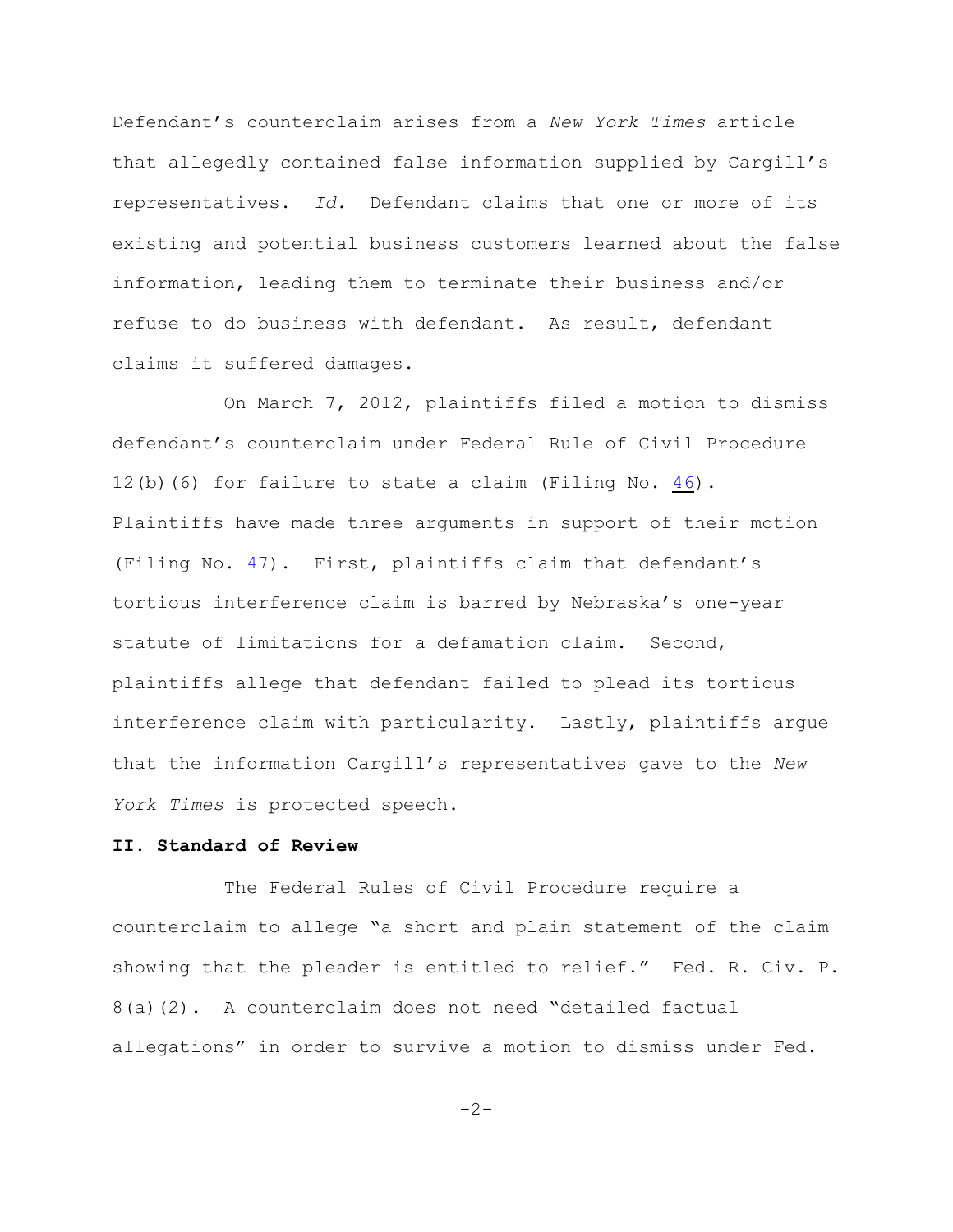R. Civ. P. 12(b)(6). *Bell Atlantic Corp. v. Twombly*, 550 U.S. 554, 555 (2007).

## **III. Discussion**

Plaintiffs claim that this Court should dismiss defendant's tortious interference claim because it is based upon defamatory statements. In Nebraska, a claim of tortious interference with business relationships and expectancies and a claim of defamation are two separate and distinct torts, each with its own unique elements. Further, each of the two torts is subject to a different statute of limitations. Defamation claims are subject to a one-year statute of limitations, whereas tortious interference claims are subject to a four-year statute of limitations. As defendant's tortious interference claim is based upon allegedly defamatory statements from a *New York Times* article, plaintiffs argue defendant's claim actually sounds in defamation and should be dismissed because it is subject to a one-year statute of limitations.

The question before the Court then is whether in Nebraska a tortious interference claim based upon defamatory statements can be considered a distinct claim from a claim of defamation. The Nebraska Supreme Court has recognized that truth may be an affirmative defense to a tortious interference claim and also that "privileged statements" barred a claim for tortious interference. *Reico v. Evers*, 278 Neb. 405, 421, 771 N.W.2d 121,

-3-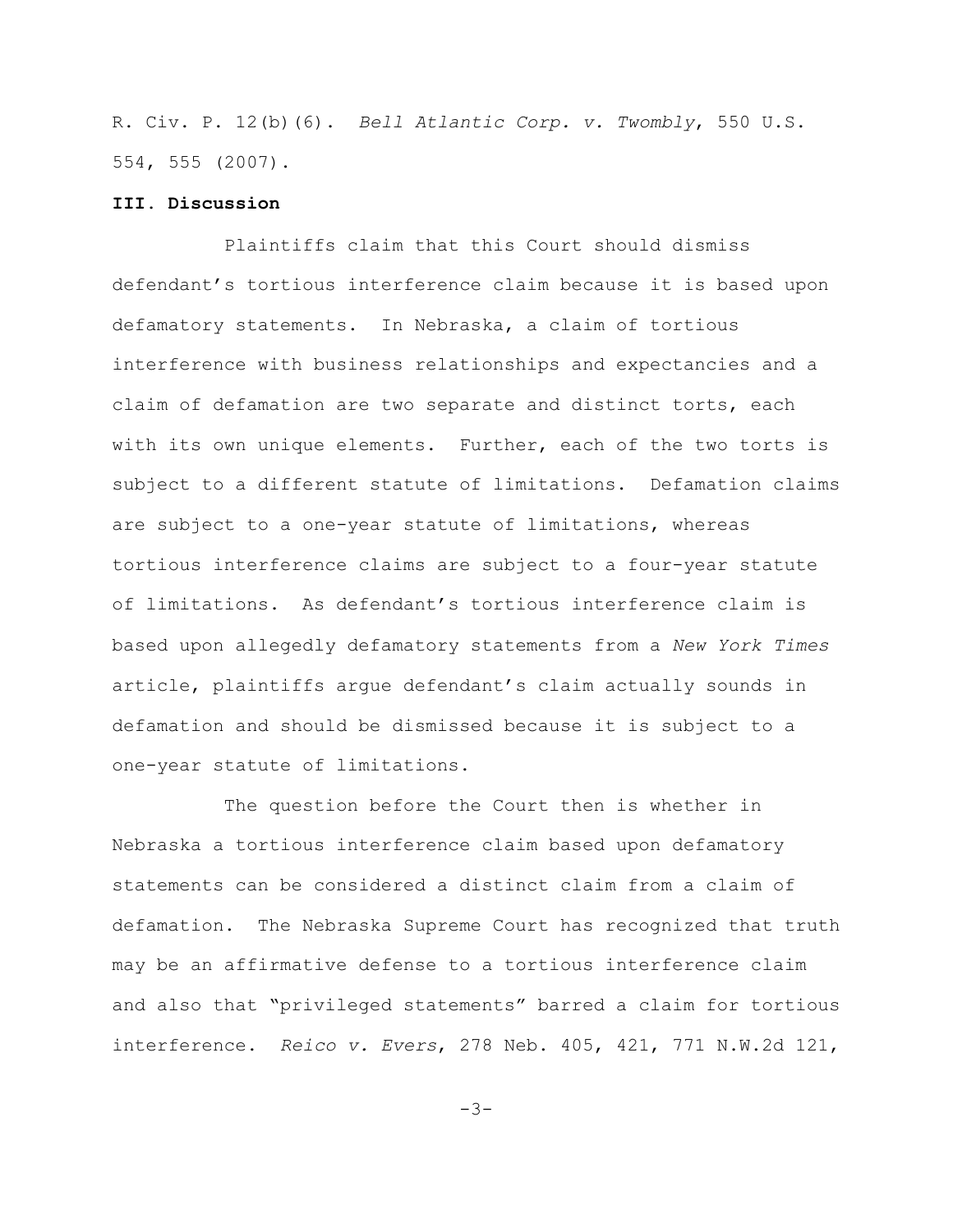133 (2009); *Kocontes v. McQuaid*, 279 Neb. 335, 353-54, 78 N.W.2d 410, 424-25 (2010). Thus, the Court finds that in Nebraska a tortious interference claim may be based upon defamatory statements and considered a separate and distinct claim from a claim of defamation. The Court will deny plaintiffs' motion on this ground.

Plaintiffs further claim that this Court should dismiss defendant's tortious interference claim because it does not state a claim for relief, specifically because it fails to plead the allegedly defamatory statements with particularity, and it does not identify the specific business relationships and expectancies with which Cargill interfered. The Court has reviewed defendant's counterclaim and finds defendant has provided plaintiffs with sufficient facts to survive Fed. R. Civ. P. 12(b)(6)'s liberal standards. Thus, the Court will deny plaintiffs' motion on this ground.

Finally, plaintiffs claim defendant's counterclaim should be dismissed because it is based upon statements that Cargill made to the *New York Times*, which are protected by the absolute privilege defense. Even if this claim has merit, it requires that the Court consider detailed factual allegations, which defendant disputes, and which are not contained within defendant's counterclaim. Such factual analysis by the Court at this state of the litigation would be improper. Further,

 $-4-$